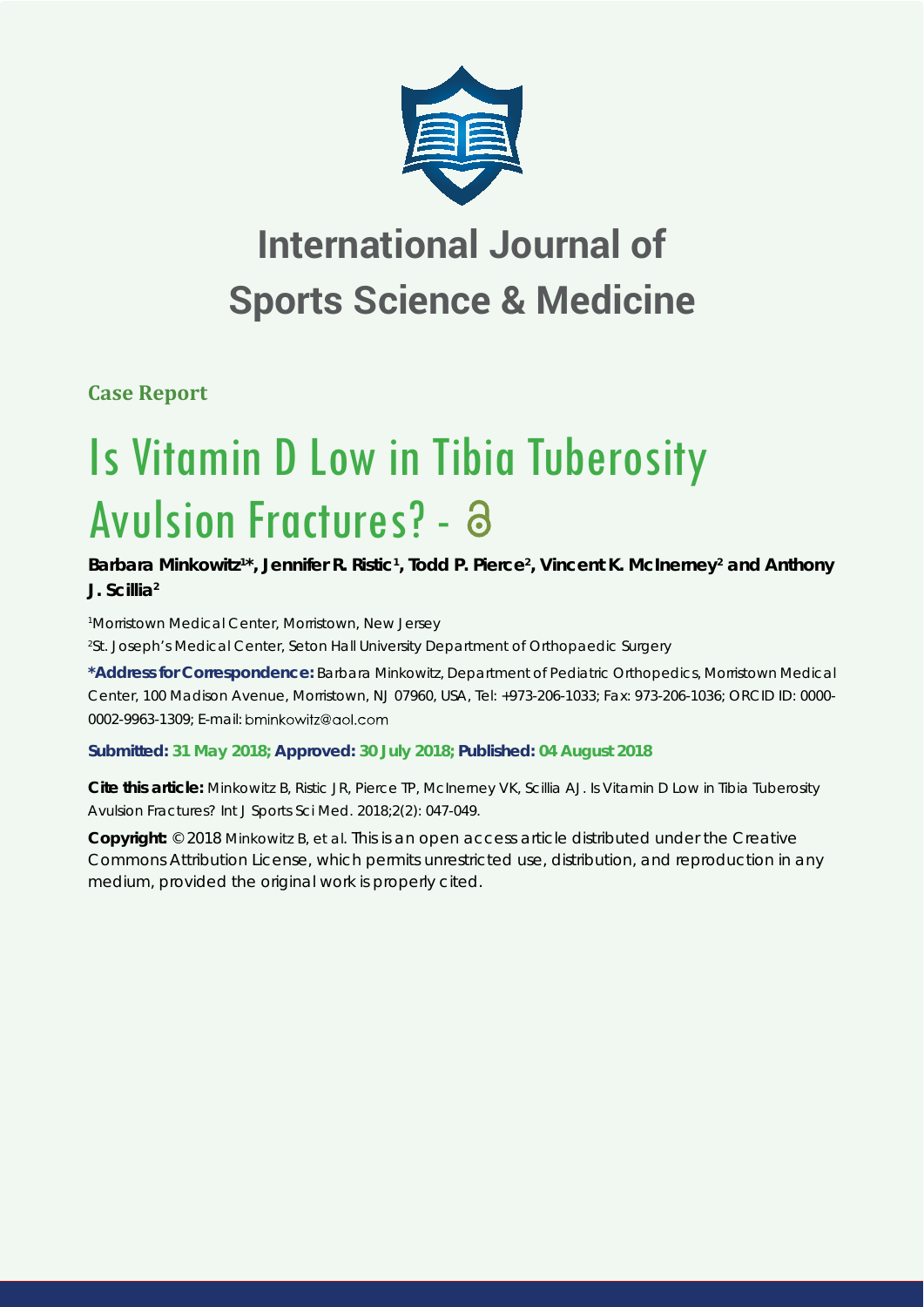# **ABSTRACT**

**Background:** Vitamin D is important during the developmental phases of bone maturity. Tibia tuberosity fractures are an uncommon sports injury caused by contraction of the quadriceps muscles against the tibia tuberosity. It is hypothesized that bone fragility is a part of this injury due to the indirect mechanism.

**Objective:** The purpose of this study is to assess 25(OH) vitamin D levels in pediatric tibia tuberosity fractures.

**Methods:** Twelve male patients aged 13-16 years old underwent treatment for tibia tuberosity avulsion fracture and had 25(OH) vitamin D levels collected. The mean 25(OH) vitamin D level was compared to a pre-existing cohort of 662 healthy control patients and 369 patients with other fracture types from the same demographic area.

**Results:** Mean 25(OH) vitamin D level in the study group was 22.38 ng/ mL + 6.46 (range, 14-29.9 ng/ mL). The healthy control group had a mean 25(OH) vitamin D level of 27.9 ng/ mL + 9.1 (p - value 0.01). The control group of other fracture types had a mean 25(OH) vitamin D level of 27.5 ng/ mL + 8.9 (p - value 0.017). All tibia tuberosity avulsion fracture patients had 25(OH) vitamin D level below the Endocrine Society recommended values (40-60 ng/ mL). Five patients (38.5%) had 25(OH) vitamin D levels < 20 ng/ mL.

**Conclusions:** Low 25(OH) vitamin D levels may contribute to avulsion fractures at the ligament-bone interface. Future studies should be larger to validate these findings and explore the importance of bone health in tibia tuberosity fractures.

Keywords: Tibia tuberosity; Vitamin D deficiency; Pediatric fracture; Avulsion fracture

# **INTRODUCTION**

Sufficient vitamin D levels are vitally important during the developmental phases of bone maturity, such as adolescence. However, a study of 6,275 children aged one to 21 performed by the national health and nutrition examination survey revealed that approximately 70% of children have 25(OH) vitamin D level below 30 ng/ mL [1]. In a recent study of children aged two to 18, there was increased probability of a surgical fracture with 25(OH) vitamin D level less than 40ng/ mL (the optimal fracture fragility threshold) along with mechanism of injury and force [2]. Studies have examined the role of vitamin D deficiency in pediatric fractures but not tibia tuberosity fractures [2-5].

Tibia tuberosity development starts with a cartilaginous tuberosity which then progresses to apophyseal, then to epiphyseal, and finally to a bony tuberosity. This predisposes the tibia tuberosity to avulsion type injury. Tibia tuberosity avulsions fractures represent less than 1% of all pediatric fractures with the greatest incidence tending to be among males between the ages of 12 to 15 years [6,7]. These patients commonly present with sudden onset of knee pain after sprinting or jumping. They have a deficiency in the extensor mechanism [8]. Avulsion occurs with either violent contraction of the quadriceps during extension (jumping) or with acute passive knee flexion versus contracting the quadriceps (landing after a jump). The mechanism of this injury is indirect and typically involves an eccentrically contracted quadriceps muscle versus bone at the tibia tuberosity [7,9,10]. Therefore, one can surmise that there is a role for bone fragility in the risk of this injury.

There is an increasing trend towards vitamin D deficiency due to avoidance of the sun. Children tend to play outdoors less, wear more clothing and use sun screen extensively. Vitamin D requirements vary from 400 units in children less than one year of age to greater than 4000 units per day depending on the individual's absorption. Requirements are about 2000 units per day for the average adult. Childhood is the optimum time to maximize peak bone mass since 40% of peak bone mass is attained during four peri-pubertal years. During this time period, there is an increase in trabecular thickness, medullary cavity expansion, and cortical thickness [11]. Vitamin D deficiency is linked to inability to mineralize growing bones, bone disease through secondary hyperparathyroidism, inability to reach peak bone mass, and delayed healed or non-unions in fractures.

**SCIRES Literature - Volume 2 Issue 2 - www.scireslit.com Page -048**

The purpose of this study was to assess serum 25(OH) vitamin D levels in patients with tibia tuberosity avulsion fractures comparing 25(OH) vitamin D to previously published non-fracture and other fracture type controls from the same community  $[2]$ . The hypothesis was that in order for the muscle and tendon unit to be strong enough to cause this type of avulsion fracture, patients will have lower serum 25(OH) vitamin D levels versus controls.

#### **METHODS**

This is a retrospective case review of twelve male patients aged 13-16 years old with pediatric tibia tuberosity avulsion fractures treated from 2012 to 2016. This was undertaken with the understanding and written consent of each subject and was reviewed and approved by the Institutional Review Board. All patients had 25(OH) vitamin D levels collected at the time of fracture. Each fracture was classified using the Mosier classification (Table 1) [8]. This group was compared to a healthy group of pediatric patients and patients with other fracture types from a previously published study from the same community with similar demographics [2].

All data was de-identified and input into a microsoft excel spreadsheet (Microsoft Corporation, Redmond, Washington) for

| $n$ acture type. |                                                                                                  |                                      |                                                 |  |  |  |  |
|------------------|--------------------------------------------------------------------------------------------------|--------------------------------------|-------------------------------------------------|--|--|--|--|
| <b>Type</b>      | <b>Description</b>                                                                               | <b>Surgical</b><br><b>Management</b> | Study group<br>distribution of<br>fracture type |  |  |  |  |
| 1A               | Fracture distal to junction of the tibial<br>growth plate and tuberosity                         |                                      |                                                 |  |  |  |  |
| 1B               | Comminution of fracture fragment<br>along with 1A description                                    | $\ddot{}$                            |                                                 |  |  |  |  |
| 2A               | Fracture extends to junction of<br>proximal tibial physis                                        | $+/-$                                | 2(16.7%)                                        |  |  |  |  |
| 2B               | Comminution of fracture fragment<br>along with 2A description                                    | $+/-$                                | $1(8.3\%)$                                      |  |  |  |  |
| 3A               | Fracture into joint through the<br>epiphysis of tibial with displacement<br>of fracture fragment | $\ddot{}$                            | $1(8.3\%)$                                      |  |  |  |  |
| 3B               | Comminution of fracture fragment<br>with same description as 3A                                  | $\ddot{}$                            | $6(50\%)$                                       |  |  |  |  |
| 4                | Fracture extends transversely<br>through growth plate with fracture<br>fragment displacement     | $\ddot{}$                            | 2 (16.7%)                                       |  |  |  |  |

Table 1: Mosier classification of tibial tuberosity fractures and distribution of fracture type.